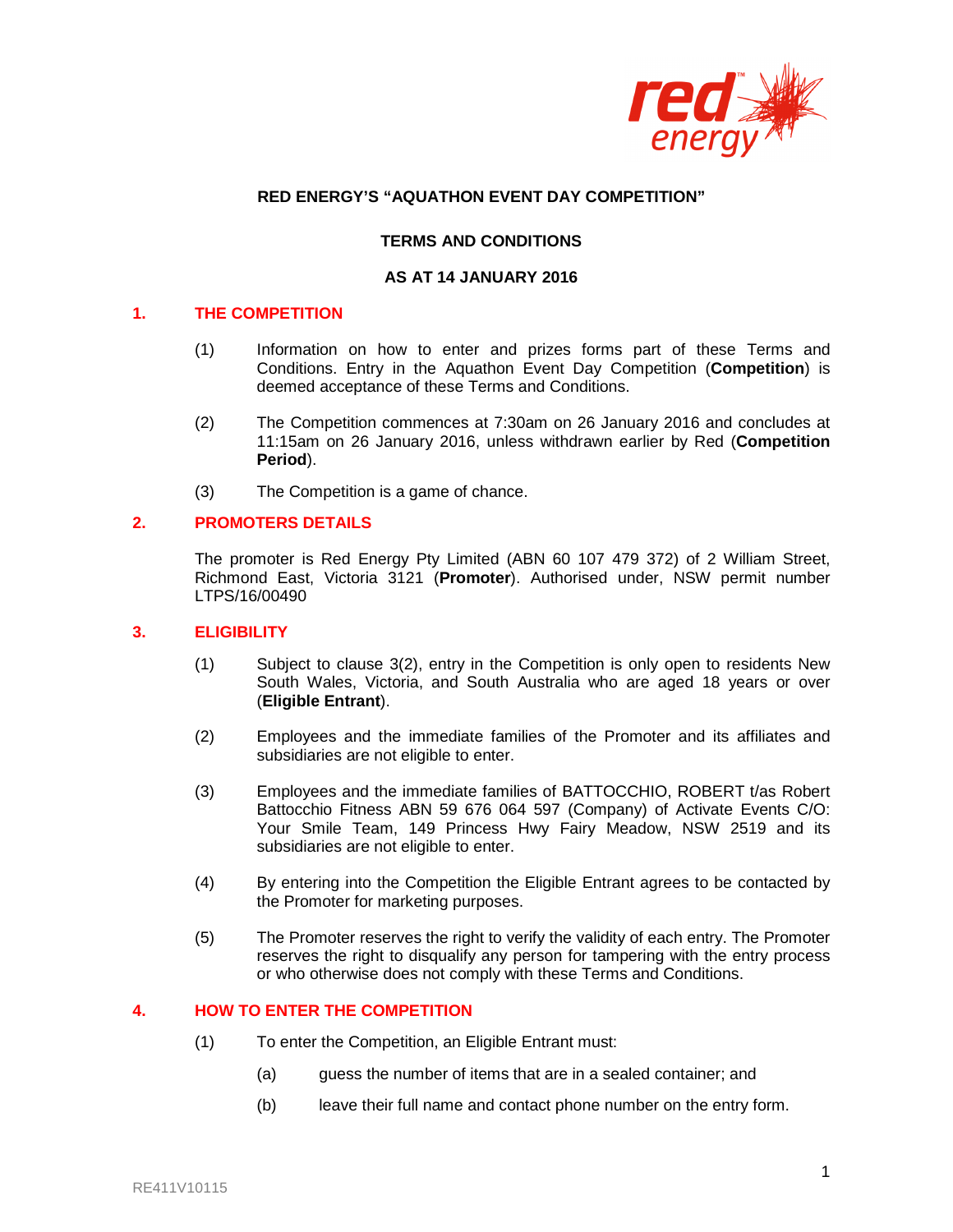

- (2) An Eligible Entrant who submits a valid entry will be an "Entrant" and their entry will be placed into the draw to be held in accordance with **clause 6**.
- (3) Entries received outside of the Promotional Period will be ineligible for entry. Entries are deemed to be received at the time of receipt by the Promoter. Records of the Promoter are final and conclusive as to time of receipt.

#### **5. THE PRIZE**

- (1) The Promoter is offering Entrants the chance to win one (1) Gift Card to the value of \$500 in accordance with the terms of **clause 7** (**Prize**).
- (2) The total Prize pool is valued up to AUD\$500.

#### **6. PRIZE WINNER**

- (1) The first Entrant who correctly guesses or is closest to the number of items will win the Prize (**Winner**).
- (2) Within two (2) business days of the Prize Draw, the Promoter will notify the Winner by:
	- (a) telephone, at the telephone number registered with the Promoter on the entry form; and
- (3) publishing the Winner's name on the Promoter's website at: www.redenergy.com.au/termsandconditions.Within five (5) business days of the Prize Draw, the promoter will notify the Winner by publishing the Winner's name in The Australian newspaper.
- (4) If a Winner:
	- (a) responds within 3 months from receipt of the notification referred to in clause 6(2), they will have been deemed to have accepted the Prize (**Winner's Acceptance**); and
	- (b) fails to respond within 3 months from the receipt of the notification email referred to in clause4 6(2), the Prize will be deemed unclaimed.
- (5) The Promoter may offer the prize to the next closest guess for unclaimed Prizes. Winners of any unclaimed Prizes will be notified in the manner set out in clause 6(2).

## **7. PRIZE DETAILS**

- (1) The Prize will be supplied to the Winner in the form of one (1) gift card up to the value of AU\$500 (**Gift Card**).
- (2) The Gift Card can be used at JB HiFi stores where this mode of payment is accepted.
- (3) The Gift Card will not be replaced if it is lost or stolen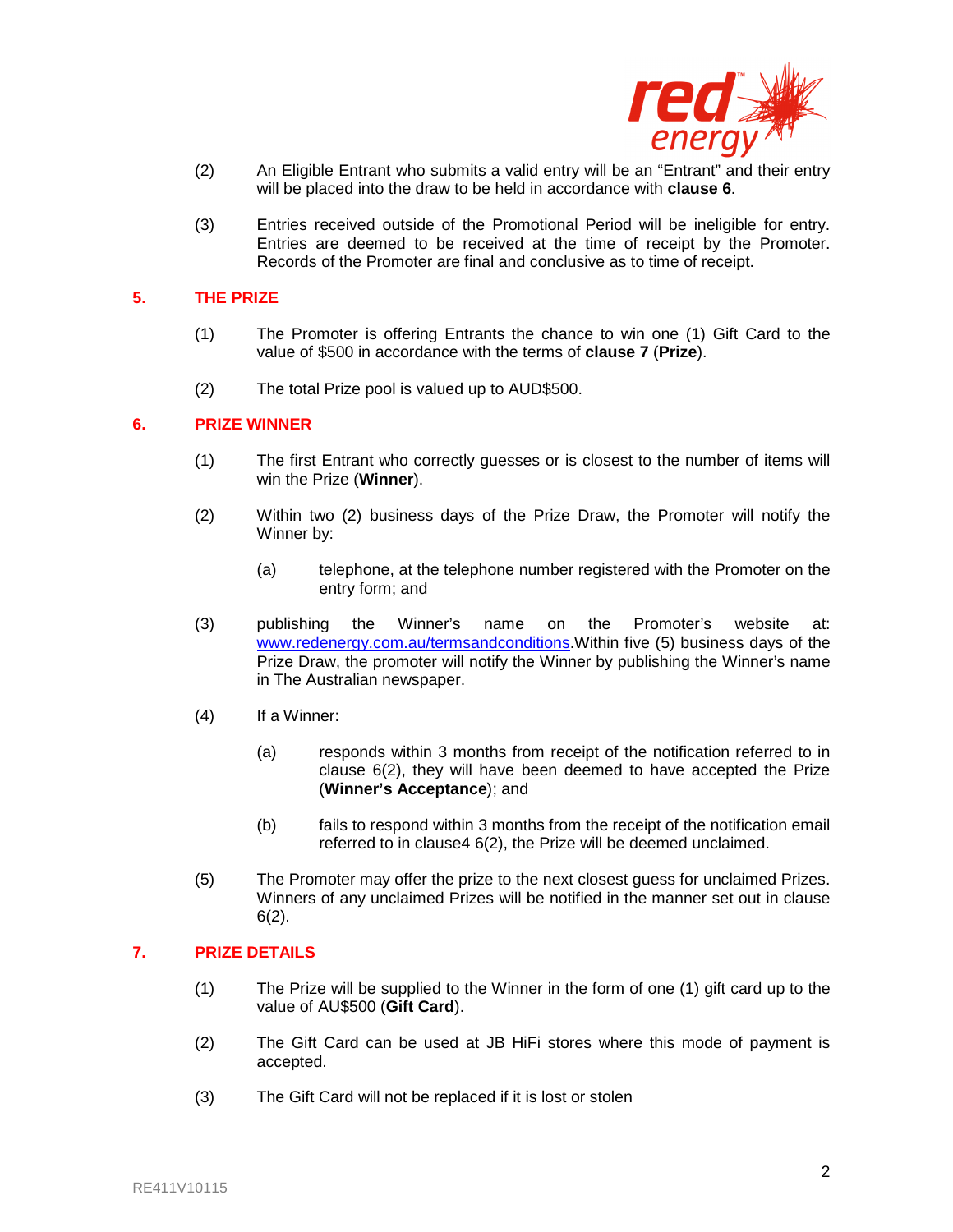

- (4) If a Prize or receipt of it incurs a tax liability, the Winner is liable for payment of such tax.
- (5) The Promoter's decision is final and no correspondence will be entered into.
- (6) Subject to the State legislation and (if required) the approval of any relevant gaming authorities, the Promoter reserves the right to substitute the Prize in whole (or any of its components), with a substitute prize of equal or greater value and the Winner will be notified accordingly.
- (7) Acceptance of the Prize is deemed consent for the Promoter to use the Winner's details and photographs for promotional, marketing and publicity purposes on the Promoter's website or in other forms of social media or on other websites or in any other media used by the Promoter for an indefinite time without any further attribution, reference, payment or other compensation to the Winner.
- (8) The Winner's name may be published on the Promoter's social media platforms.

# **8. PRIVACY**

By entering this Promotion, each Entrant is taken to consent to the Promoter using the Entrant's personal information to administer the Promotion and disclosing the Entrant's personal information to organisations that assist the Promoter with administering the Promotion, and to third parties as required by law. If the information requested is not provided by the Entrant, the Entrant may not participate in the Promotion. For details about how the Promoter may use your information, and what your rights are under Australian privacy laws, please refer to the Promoter's Privacy Policy available at https://www.redenergy.com.au/privacy.

#### **9. LIABILITY**

- (1) Nothing in these Terms and Conditions limits, excludes or modifies or purports to limit, exclude or modify the statutory consumer guarantees as provided under the Competition and Consumer Act 2010 (Cth), or similar consumer protection laws in any other jurisdiction (**Non-Excludable Guarantees**).
- (2) Except for any liability that cannot by law be excluded, including the Non-Excludable Guarantees, the Promoter and its related bodies corporate (including their respective officers, employees and agents):
	- (a) exclude all liability (including negligence), for any personal injury; or any loss or damage (including loss of opportunity); whether direct, indirect, special or consequential, arising in any way out of the Promotion; and
	- (b) are not responsible for and exclude all liability (including negligence), for any personal injury; or any loss or damage (including loss of opportunity); whether direct, indirect, special or consequential, arising in any way out of: (a) any technical difficulties, equipment malfunction, any delayed email, any error, omission, interruption, deletion, defect, delay in operation or transmission, communications line failure,